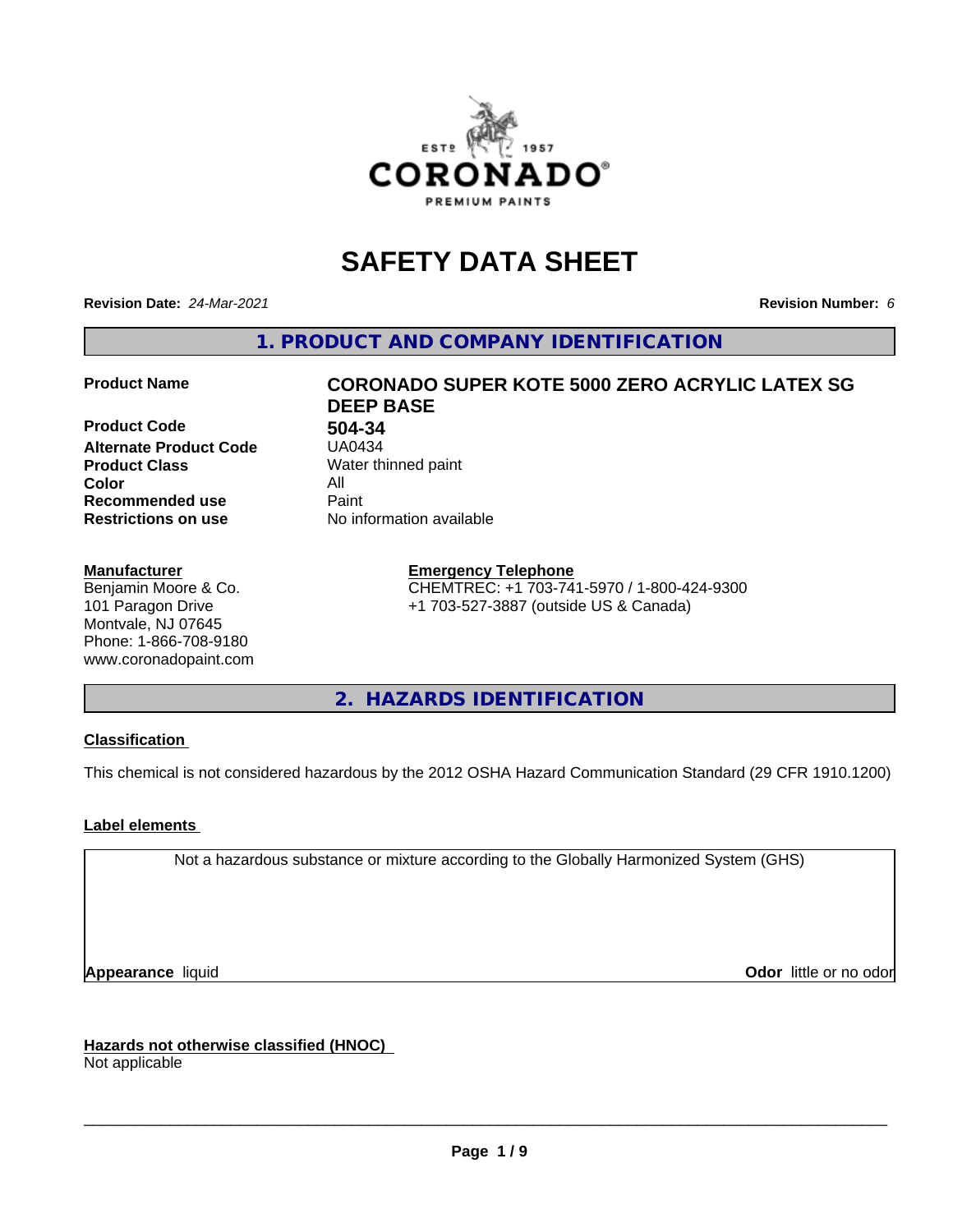### **Other information**

No information available

 **WARNING:** This product contains isothiazolinone compounds at levels of <0.1%. These substances are biocides commonly found in most paints and a variety of personal care products as a preservative. Certain individuals may be sensitive or allergic to these substances, even at low levels.

\_\_\_\_\_\_\_\_\_\_\_\_\_\_\_\_\_\_\_\_\_\_\_\_\_\_\_\_\_\_\_\_\_\_\_\_\_\_\_\_\_\_\_\_\_\_\_\_\_\_\_\_\_\_\_\_\_\_\_\_\_\_\_\_\_\_\_\_\_\_\_\_\_\_\_\_\_\_\_\_\_\_\_\_\_\_\_\_\_\_\_\_\_

## **3. COMPOSITION INFORMATION ON COMPONENTS**

| $\mathbf{a}$<br>Chemical<br>name    | $\sim$ $\cdot$<br>$\mathbf{L}$<br>NO.<br>טאט           | .<br>- 70 |
|-------------------------------------|--------------------------------------------------------|-----------|
| $- -$<br><br>⊺ıtan<br>dioxide<br>um | --<br>$\sim$<br>$\sqrt{2}$<br>$\overline{\phantom{a}}$ | -<br>' U  |
| Kaolin                              | -32-58-7                                               | ١υ        |

|                                                  | 4. FIRST AID MEASURES                                                                                    |
|--------------------------------------------------|----------------------------------------------------------------------------------------------------------|
| <b>General Advice</b>                            | No hazards which require special first aid measures.                                                     |
| <b>Eye Contact</b>                               | Rinse thoroughly with plenty of water for at least 15 minutes and consult a<br>physician.                |
| <b>Skin Contact</b>                              | Wash off immediately with soap and plenty of water while removing all<br>contaminated clothes and shoes. |
| <b>Inhalation</b>                                | Move to fresh air. If symptoms persist, call a physician.                                                |
| Ingestion                                        | Clean mouth with water and afterwards drink plenty of water. Consult a physician<br>if necessary.        |
| <b>Most Important</b><br><b>Symptoms/Effects</b> | None known.                                                                                              |
| <b>Notes To Physician</b>                        | Treat symptomatically.                                                                                   |
|                                                  | 5. FIRE-FIGHTING MEASURES                                                                                |

| Use extinguishing measures that are appropriate to local<br>circumstances and the surrounding environment.                                   |
|----------------------------------------------------------------------------------------------------------------------------------------------|
| As in any fire, wear self-contained breathing apparatus<br>pressure-demand, MSHA/NIOSH (approved or equivalent)<br>and full protective gear. |
| Closed containers may rupture if exposed to fire or<br>extreme heat.                                                                         |
| No.                                                                                                                                          |
| No.                                                                                                                                          |
|                                                                                                                                              |
|                                                                                                                                              |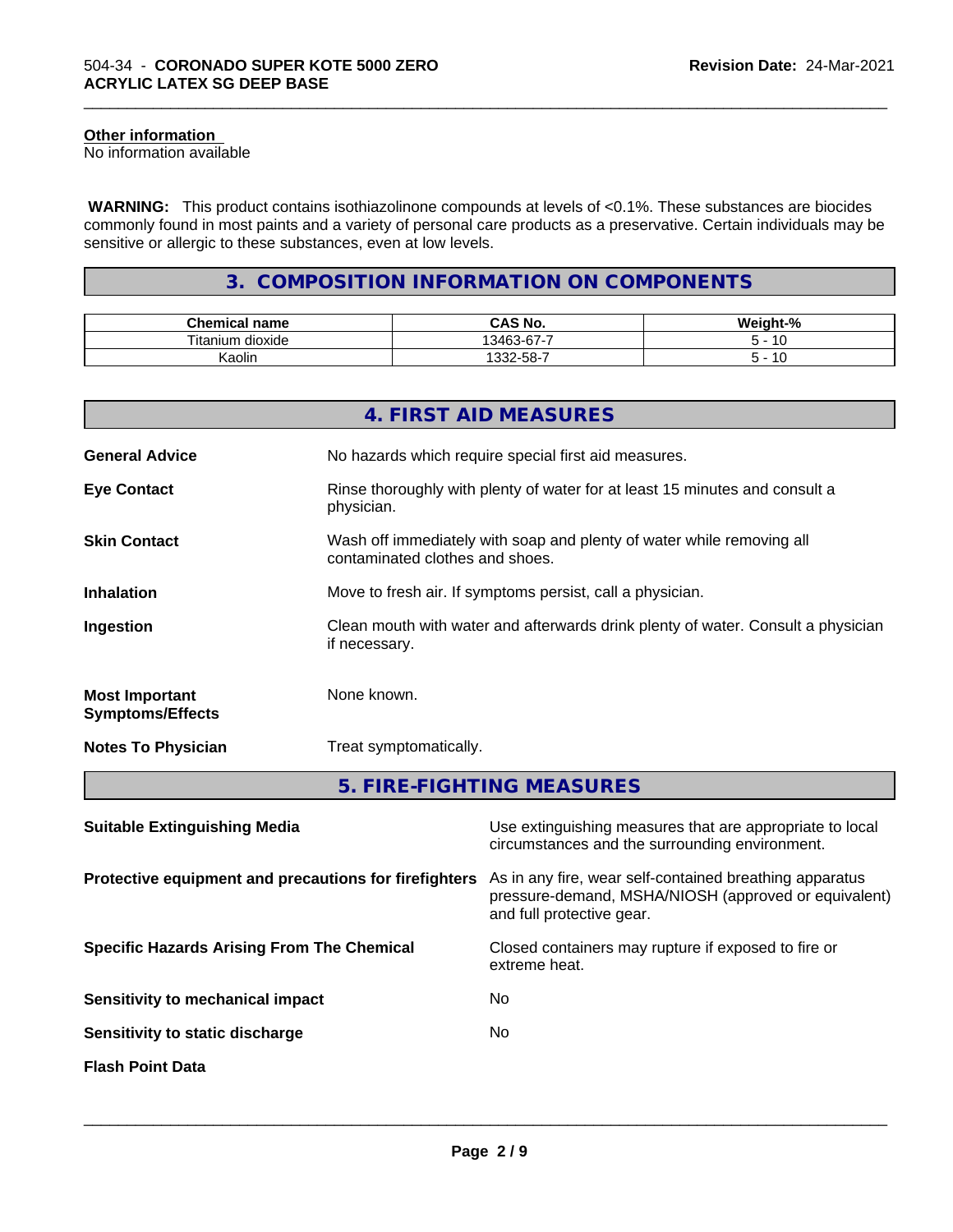| Flash point (°F)<br>Flash Point (°C)<br>Method                       |                        | Not applicable<br>Not applicable<br>Not applicable |                                |
|----------------------------------------------------------------------|------------------------|----------------------------------------------------|--------------------------------|
| <b>Flammability Limits In Air</b>                                    |                        |                                                    |                                |
| Lower flammability limit:<br><b>Upper flammability limit:</b>        |                        | Not applicable<br>Not applicable                   |                                |
| <b>NFPA</b><br>Health: 1                                             | <b>Flammability: 0</b> | <b>Instability: 0</b>                              | <b>Special: Not Applicable</b> |
| <b>NFPA Legend</b><br>0 - Not Hazardous<br>$\overline{A}$ Clientable |                        |                                                    |                                |

\_\_\_\_\_\_\_\_\_\_\_\_\_\_\_\_\_\_\_\_\_\_\_\_\_\_\_\_\_\_\_\_\_\_\_\_\_\_\_\_\_\_\_\_\_\_\_\_\_\_\_\_\_\_\_\_\_\_\_\_\_\_\_\_\_\_\_\_\_\_\_\_\_\_\_\_\_\_\_\_\_\_\_\_\_\_\_\_\_\_\_\_\_

1 - Slightly

2 - Moderate 3 - High

- 
- 4 Severe

*The ratings assigned are only suggested ratings, the contractor/employer has ultimate responsibilities for NFPA ratings where this system is used.*

*Additional information regarding the NFPA rating system is available from the National Fire Protection Agency (NFPA) at www.nfpa.org.*

## **6. ACCIDENTAL RELEASE MEASURES**

| <b>Personal Precautions</b>      | Avoid contact with skin, eyes and clothing. Ensure adequate ventilation.                                                                                                         |
|----------------------------------|----------------------------------------------------------------------------------------------------------------------------------------------------------------------------------|
| <b>Other Information</b>         | Prevent further leakage or spillage if safe to do so.                                                                                                                            |
| <b>Environmental precautions</b> | See Section 12 for additional Ecological Information.                                                                                                                            |
| <b>Methods for Cleaning Up</b>   | Soak up with inert absorbent material. Sweep up and shovel into suitable<br>containers for disposal.                                                                             |
|                                  | 7. HANDLING AND STORAGE                                                                                                                                                          |
| Handling                         | Avoid contact with skin, eyes and clothing. Avoid breathing vapors, spray mists or<br>sanding dust. In case of insufficient ventilation, wear suitable respiratory<br>equipment. |
| <b>Storage</b>                   | Keep container tightly closed. Keep out of the reach of children.                                                                                                                |
| <b>Incompatible Materials</b>    | No information available                                                                                                                                                         |

## **8. EXPOSURE CONTROLS/PERSONAL PROTECTION**

#### **Exposure Limits**

| <b>Chemical name</b> | <b>ACGIH TLV</b>                                                                                                           | <b>OSHA PEL</b>                               |
|----------------------|----------------------------------------------------------------------------------------------------------------------------|-----------------------------------------------|
| Titanium dioxide     | TWA: $10 \text{ ma/m}^3$                                                                                                   | 15 mg/m $3$ - TWA                             |
| Kaolin               | TWA: $2 \text{ mg/m}^3$ particulate matter<br>containing no asbestos and <1%<br>crystalline silica, respirable particulate | 15 mg/m $3$ - TWA<br>$5 \text{ mg/m}^3$ - TWA |
|                      | matter                                                                                                                     |                                               |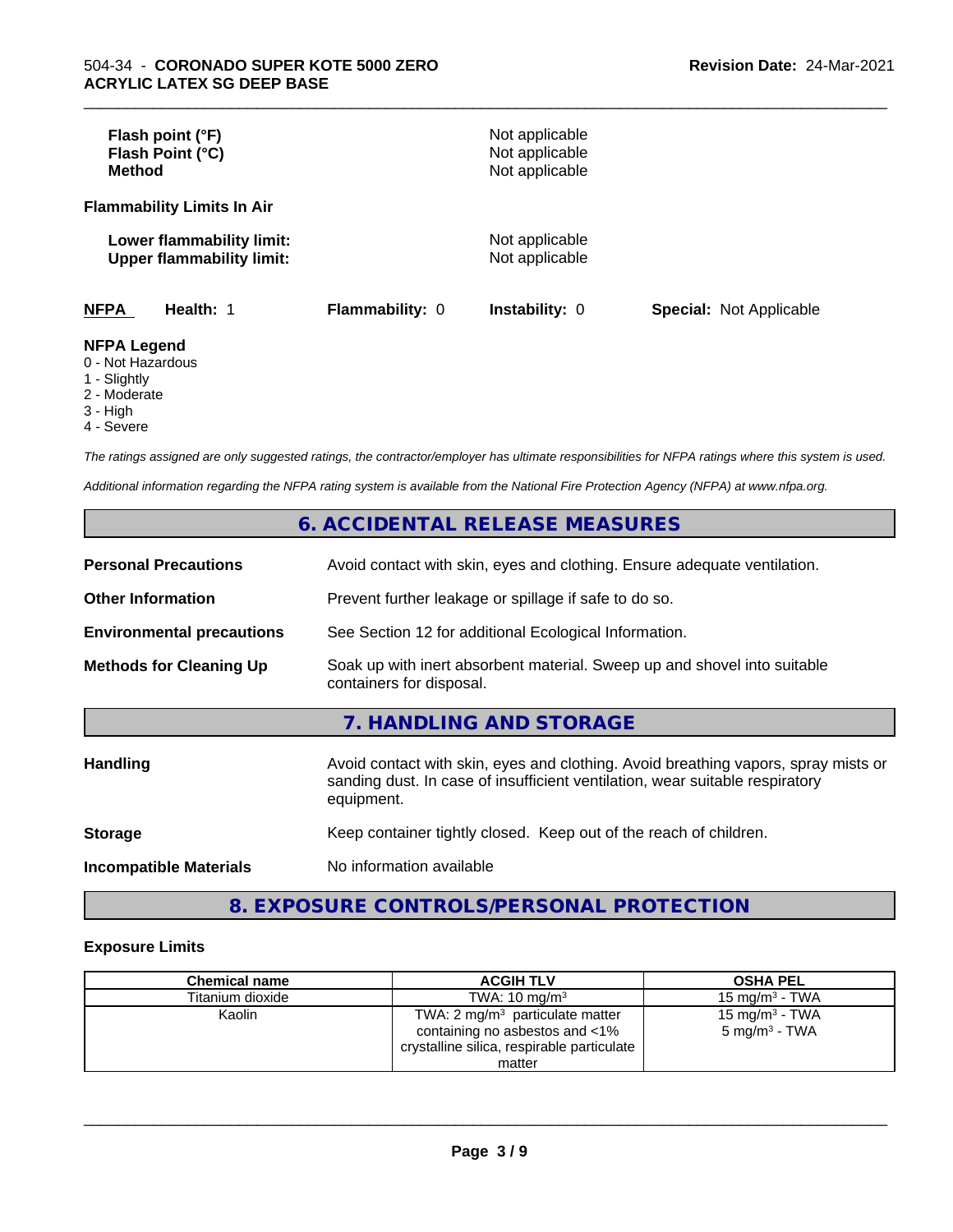#### **Legend**

ACGIH - American Conference of Governmental Industrial Hygienists Exposure Limits OSHA - Occupational Safety & Health Administration Exposure Limits N/E - Not Established

| <b>Engineering Measures</b>          | Ensure adequate ventilation, especially in confined areas.                                                                          |
|--------------------------------------|-------------------------------------------------------------------------------------------------------------------------------------|
| <b>Personal Protective Equipment</b> |                                                                                                                                     |
| <b>Eye/Face Protection</b>           | Safety glasses with side-shields.                                                                                                   |
| <b>Skin Protection</b>               | Protective gloves and impervious clothing.                                                                                          |
| <b>Respiratory Protection</b>        | In case of insufficient ventilation wear suitable respiratory equipment.                                                            |
| <b>Hygiene Measures</b>              | Avoid contact with skin, eyes and clothing. Remove and wash contaminated<br>clothing before re-use. Wash thoroughly after handling. |

#### **9. PHYSICAL AND CHEMICAL PROPERTIES**

**Appearance** liquid **Odor** little or no odor **Odor Threshold No information available No information available Density (lbs/gal)** 9.2 - 9.6 **Specific Gravity** 1.10 - 1.15 **pH pH**  $\blacksquare$ **Viscosity (cps)** No information available **Solubility(ies)** No information available **Water solubility** No information available **Evaporation Rate No information available No information available Vapor pressure** No information available **No information available Vapor density**<br> **We Solids**<br>
We Solids
25 - 45 Wt. % Solids **Vol. % Solids** 25 - 35 **Wt. % Volatiles** 55 - 65 **Vol. % Volatiles** 65 - 75 **VOC Regulatory Limit (g/L)** < 5 **Boiling Point (°F)** 212 **Boiling Point (°C)** 100 **Freezing point (°F)** 32 **Freezing Point (°C)** 0 **Flash point (°F)**<br> **Flash Point (°C)**<br> **Flash Point (°C)**<br> **C Flash Point (°C) Method** Not applicable **Flammability (solid, gas)**<br> **Upper flammability limit:**<br>
Upper flammability limit:<br>  $\begin{array}{ccc}\n\bullet & \bullet & \bullet \\
\bullet & \bullet & \bullet\n\end{array}$  Not applicable **Upper flammability limit:**<br> **Lower flammability limit:** Not applicable Not applicable **Lower flammability limit: Autoignition Temperature (°F)** No information available **Autoignition Temperature (°C)** No information available **Decomposition Temperature (°F)** No information available **Decomposition Temperature (°C)** No information available **Partition coefficient** No information available

\_\_\_\_\_\_\_\_\_\_\_\_\_\_\_\_\_\_\_\_\_\_\_\_\_\_\_\_\_\_\_\_\_\_\_\_\_\_\_\_\_\_\_\_\_\_\_\_\_\_\_\_\_\_\_\_\_\_\_\_\_\_\_\_\_\_\_\_\_\_\_\_\_\_\_\_\_\_\_\_\_\_\_\_\_\_\_\_\_\_\_\_\_

### **10. STABILITY AND REACTIVITY**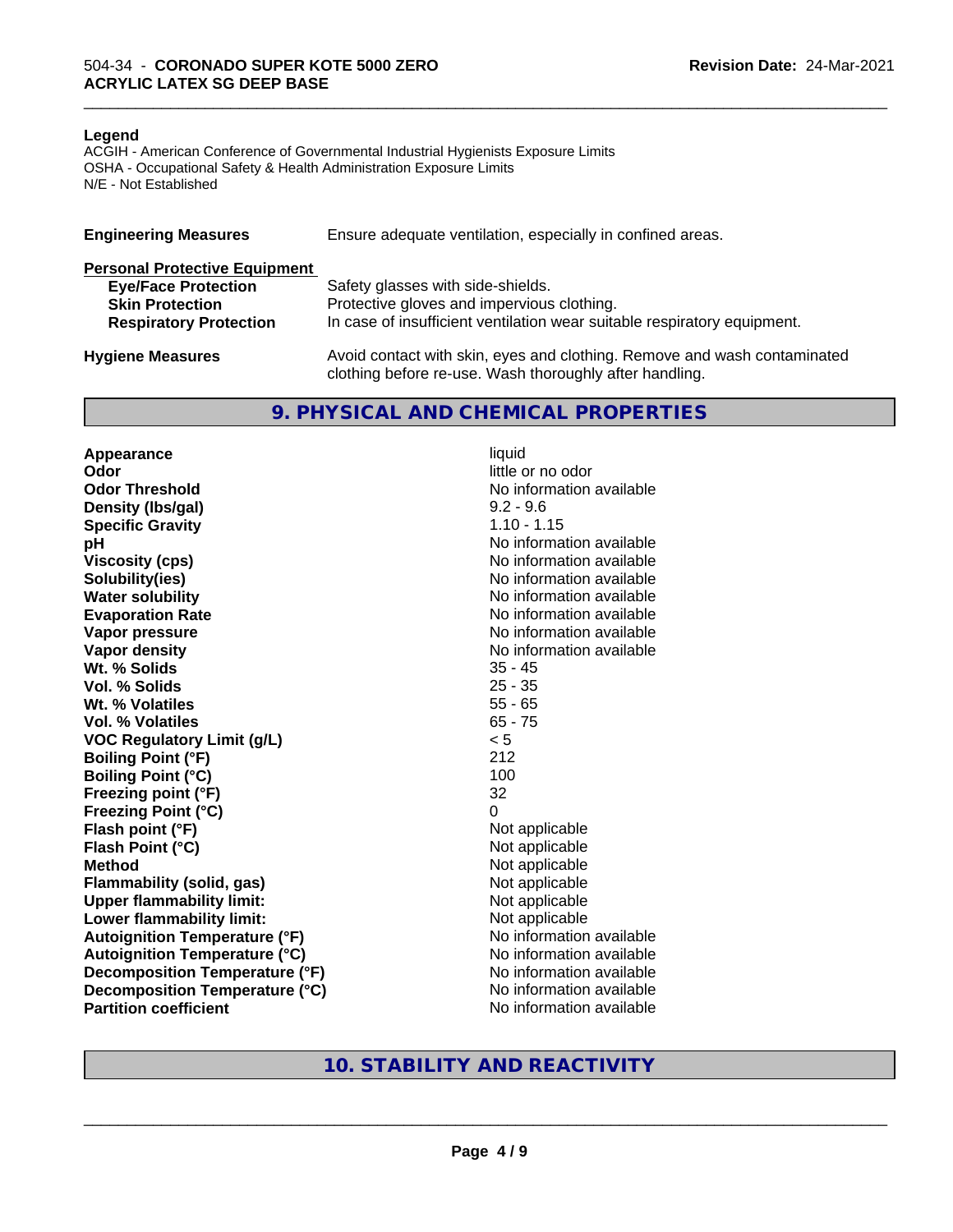| <b>Reactivity</b>                         | Not Applicable                           |
|-------------------------------------------|------------------------------------------|
| <b>Chemical Stability</b>                 | Stable under normal conditions.          |
| <b>Conditions to avoid</b>                | Prevent from freezing.                   |
| <b>Incompatible Materials</b>             | No materials to be especially mentioned. |
| <b>Hazardous Decomposition Products</b>   | None under normal use.                   |
| <b>Possibility of hazardous reactions</b> | None under normal conditions of use.     |

## **11. TOXICOLOGICAL INFORMATION**

\_\_\_\_\_\_\_\_\_\_\_\_\_\_\_\_\_\_\_\_\_\_\_\_\_\_\_\_\_\_\_\_\_\_\_\_\_\_\_\_\_\_\_\_\_\_\_\_\_\_\_\_\_\_\_\_\_\_\_\_\_\_\_\_\_\_\_\_\_\_\_\_\_\_\_\_\_\_\_\_\_\_\_\_\_\_\_\_\_\_\_\_\_

| <b>Product Information</b>                                                                                                                                                                                                                                                                                                                                              |                                                                                                                                                                                                                                                                                                                                                                                                                                                                                                                                                                                  |
|-------------------------------------------------------------------------------------------------------------------------------------------------------------------------------------------------------------------------------------------------------------------------------------------------------------------------------------------------------------------------|----------------------------------------------------------------------------------------------------------------------------------------------------------------------------------------------------------------------------------------------------------------------------------------------------------------------------------------------------------------------------------------------------------------------------------------------------------------------------------------------------------------------------------------------------------------------------------|
| Information on likely routes of exposure                                                                                                                                                                                                                                                                                                                                |                                                                                                                                                                                                                                                                                                                                                                                                                                                                                                                                                                                  |
| <b>Principal Routes of Exposure</b>                                                                                                                                                                                                                                                                                                                                     | Eye contact, skin contact and inhalation.                                                                                                                                                                                                                                                                                                                                                                                                                                                                                                                                        |
| <b>Acute Toxicity</b>                                                                                                                                                                                                                                                                                                                                                   |                                                                                                                                                                                                                                                                                                                                                                                                                                                                                                                                                                                  |
| <b>Product Information</b>                                                                                                                                                                                                                                                                                                                                              | No information available                                                                                                                                                                                                                                                                                                                                                                                                                                                                                                                                                         |
|                                                                                                                                                                                                                                                                                                                                                                         | Symptoms related to the physical, chemical and toxicological characteristics                                                                                                                                                                                                                                                                                                                                                                                                                                                                                                     |
| <b>Symptoms</b>                                                                                                                                                                                                                                                                                                                                                         | No information available                                                                                                                                                                                                                                                                                                                                                                                                                                                                                                                                                         |
|                                                                                                                                                                                                                                                                                                                                                                         | Delayed and immediate effects as well as chronic effects from short and long-term exposure                                                                                                                                                                                                                                                                                                                                                                                                                                                                                       |
| Eye contact<br><b>Skin contact</b><br><b>Inhalation</b><br>Ingestion<br><b>Sensitization</b><br><b>Neurological Effects</b><br><b>Mutagenic Effects</b><br><b>Reproductive Effects</b><br><b>Developmental Effects</b><br><b>Target organ effects</b><br><b>STOT - single exposure</b><br>STOT - repeated exposure<br>Other adverse effects<br><b>Aspiration Hazard</b> | May cause slight irritation.<br>Substance may cause slight skin irritation. Prolonged or repeated contact may dry<br>skin and cause irritation.<br>May cause irritation of respiratory tract.<br>Ingestion may cause gastrointestinal irritation, nausea, vomiting and diarrhea.<br>No information available<br>No information available.<br>No information available.<br>No information available.<br>No information available.<br>No information available.<br>No information available.<br>No information available.<br>No information available.<br>No information available |
| <b>Numerical measures of toxicity</b>                                                                                                                                                                                                                                                                                                                                   |                                                                                                                                                                                                                                                                                                                                                                                                                                                                                                                                                                                  |
|                                                                                                                                                                                                                                                                                                                                                                         | The following values are calculated based on chapter 3.1 of the GHS document                                                                                                                                                                                                                                                                                                                                                                                                                                                                                                     |
| <b>ATEmix (oral)</b>                                                                                                                                                                                                                                                                                                                                                    | 169893 mg/kg                                                                                                                                                                                                                                                                                                                                                                                                                                                                                                                                                                     |

### **Component Information**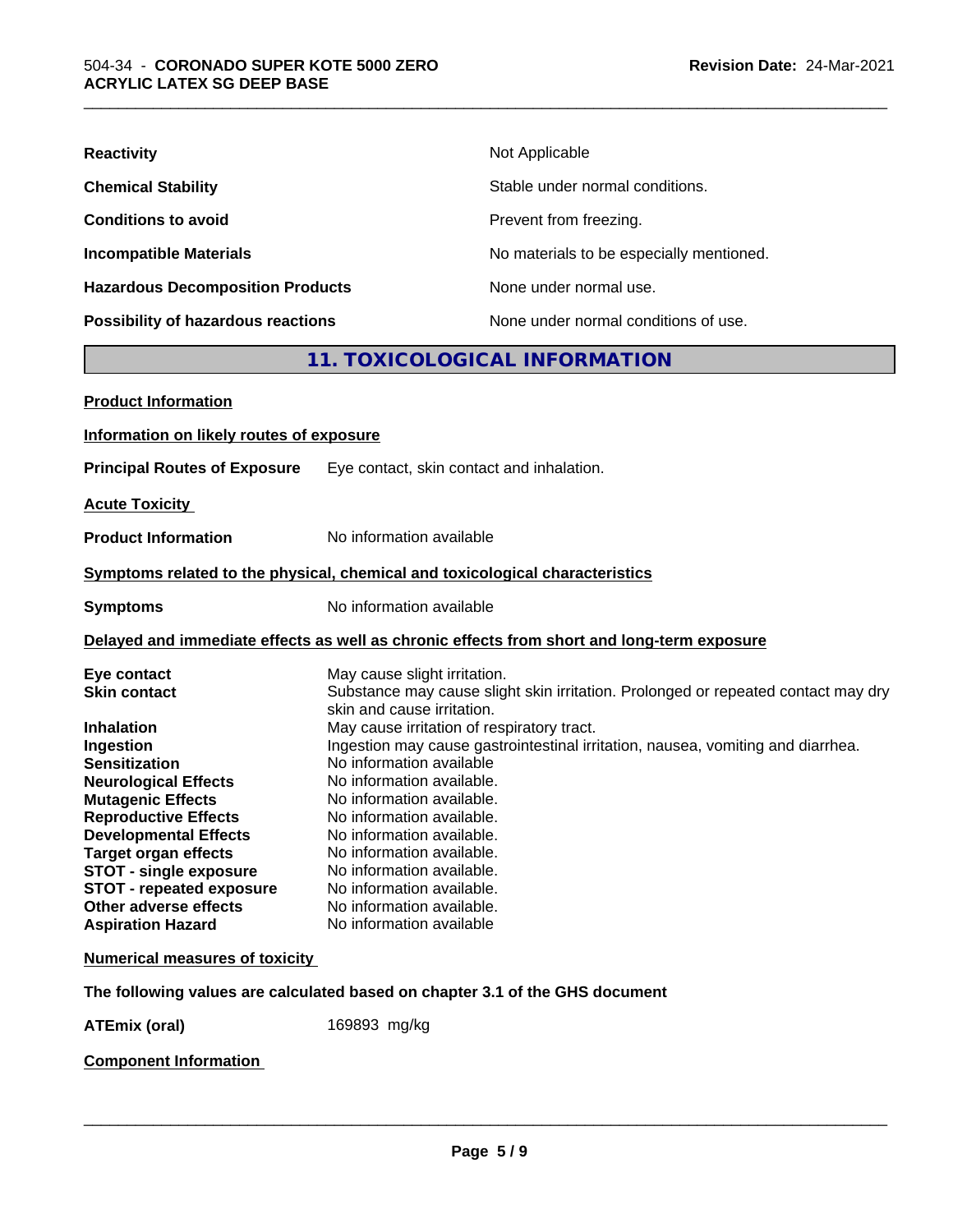| Chemical name                  | Oral LD50            | Dermal LD50          | Inhalation LC50 |
|--------------------------------|----------------------|----------------------|-----------------|
| Titanium dioxide<br>13463-67-7 | > 10000 mg/kg (Rat)  |                      |                 |
| Kaolin<br>1332-58-7            | $>$ 5000 mg/kg (Rat) | $>$ 5000 mg/kg (Rat) |                 |

\_\_\_\_\_\_\_\_\_\_\_\_\_\_\_\_\_\_\_\_\_\_\_\_\_\_\_\_\_\_\_\_\_\_\_\_\_\_\_\_\_\_\_\_\_\_\_\_\_\_\_\_\_\_\_\_\_\_\_\_\_\_\_\_\_\_\_\_\_\_\_\_\_\_\_\_\_\_\_\_\_\_\_\_\_\_\_\_\_\_\_\_\_

#### **Chronic Toxicity**

#### **Carcinogenicity**

*The information below indicateswhether each agency has listed any ingredient as a carcinogen:.*

| <b>Chemical</b><br>name                                                                                                                         | <b>IARC</b>                    | <b>NTP</b> | <b>OSHA</b> |
|-------------------------------------------------------------------------------------------------------------------------------------------------|--------------------------------|------------|-------------|
|                                                                                                                                                 | .<br>2B<br>Possible<br>Human - |            | Listed      |
| <b>The Contract of the Contract of the Contract of the Contract of the Contract of the Contract of the Contract o</b><br>n dioxide<br>l itanıum | Carcinoɑen                     |            |             |

• Although IARC has classified titanium dioxide as possibly carcinogenic to humans (2B), their summary concludes: "No significant exposure to titanium dioxide is thought to occur during the use of products in which titanium dioxide is bound to other materials, such as paint."

#### **Legend**

IARC - International Agency for Research on Cancer NTP - National Toxicity Program OSHA - Occupational Safety & Health Administration

**12. ECOLOGICAL INFORMATION**

### **Ecotoxicity Effects**

The environmental impact of this product has not been fully investigated.

#### **Product Information**

#### **Acute Toxicity to Fish**

No information available

#### **Acute Toxicity to Aquatic Invertebrates**

No information available

#### **Acute Toxicity to Aquatic Plants**

No information available

#### **Persistence / Degradability**

No information available.

#### **Bioaccumulation**

There is no data for this product.

#### **Mobility in Environmental Media**

No information available.

#### **Ozone**

No information available

#### **Component Information**

#### **Acute Toxicity to Fish**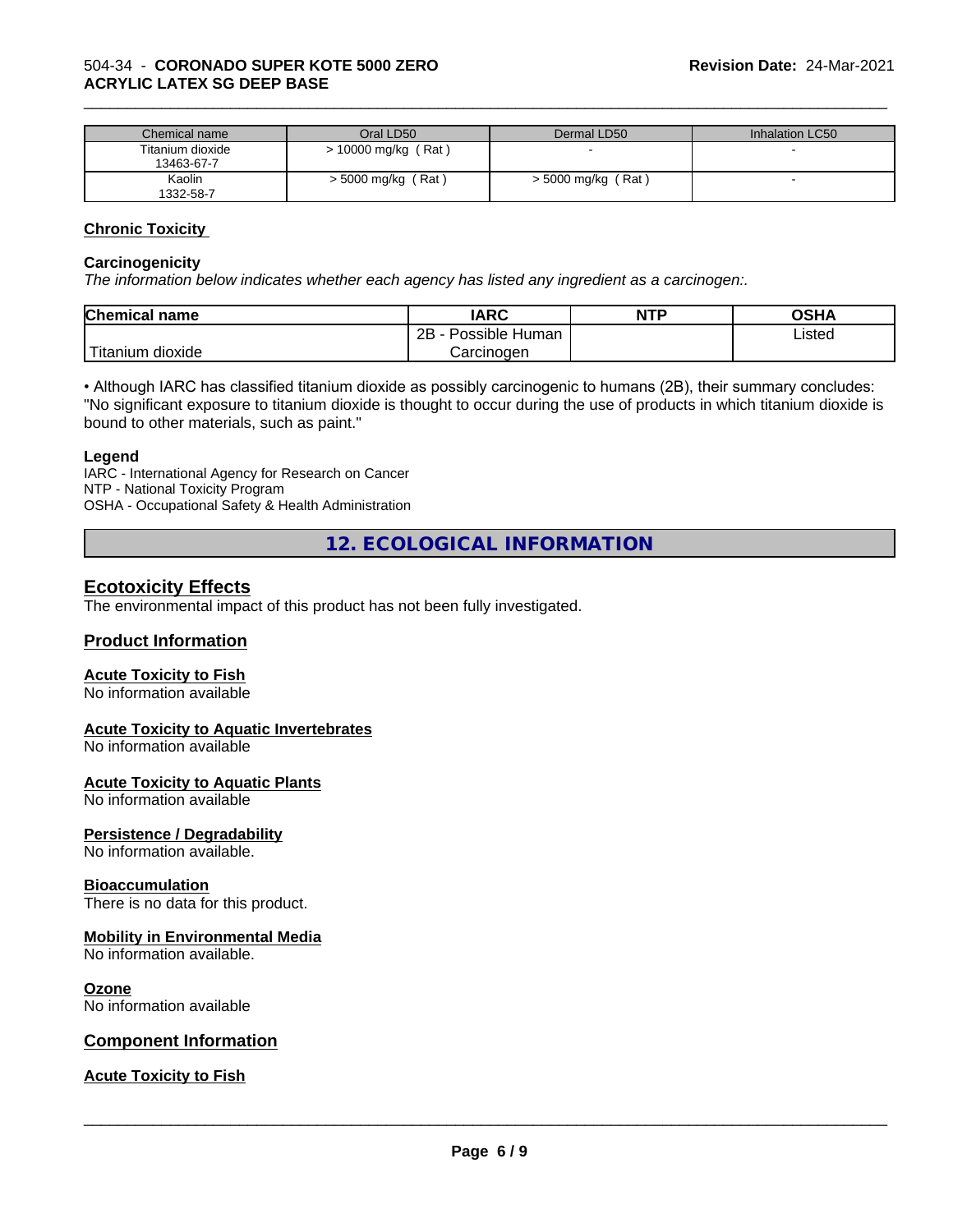### Titanium dioxide

 $LC50:$  > 1000 mg/L (Fathead Minnow - 96 hr.)

#### **Acute Toxicity to Aquatic Invertebrates**

No information available

#### **Acute Toxicity to Aquatic Plants**

No information available

|                              | 13. DISPOSAL CONSIDERATIONS                                                                                                                                                                                               |
|------------------------------|---------------------------------------------------------------------------------------------------------------------------------------------------------------------------------------------------------------------------|
| <b>Waste Disposal Method</b> | Dispose of in accordance with federal, state, and local regulations. Local<br>requirements may vary, consult your sanitation department or state-designated<br>environmental protection agency for more disposal options. |
|                              | 14. TRANSPORT INFORMATION                                                                                                                                                                                                 |
| <b>DOT</b>                   | Not regulated                                                                                                                                                                                                             |
| <b>ICAO/IATA</b>             | Not regulated                                                                                                                                                                                                             |
| <b>IMDG/IMO</b>              | Not regulated                                                                                                                                                                                                             |
|                              | <b>15. REGULATORY INFORMATION</b>                                                                                                                                                                                         |

\_\_\_\_\_\_\_\_\_\_\_\_\_\_\_\_\_\_\_\_\_\_\_\_\_\_\_\_\_\_\_\_\_\_\_\_\_\_\_\_\_\_\_\_\_\_\_\_\_\_\_\_\_\_\_\_\_\_\_\_\_\_\_\_\_\_\_\_\_\_\_\_\_\_\_\_\_\_\_\_\_\_\_\_\_\_\_\_\_\_\_\_\_

### **International Inventories**

| <b>TSCA: United States</b> | Yes - All components are listed or exempt. |
|----------------------------|--------------------------------------------|
| <b>DSL: Canada</b>         | Yes - All components are listed or exempt. |

### **Federal Regulations**

#### **SARA 311/312 hazardous categorization**

| Acute health hazard               | No. |
|-----------------------------------|-----|
| Chronic Health Hazard             | N٥  |
| Fire hazard                       | Nο  |
| Sudden release of pressure hazard | Nο  |
| Reactive Hazard                   | N٥  |

#### **SARA 313**

Section 313 of Title III of the Superfund Amendments and Reauthorization Act of 1986 (SARA). This product contains a chemical or chemicals which are subject to the reporting requirements of the Act and Title 40 of the Code of Federal Regulations, Part 372:

*None*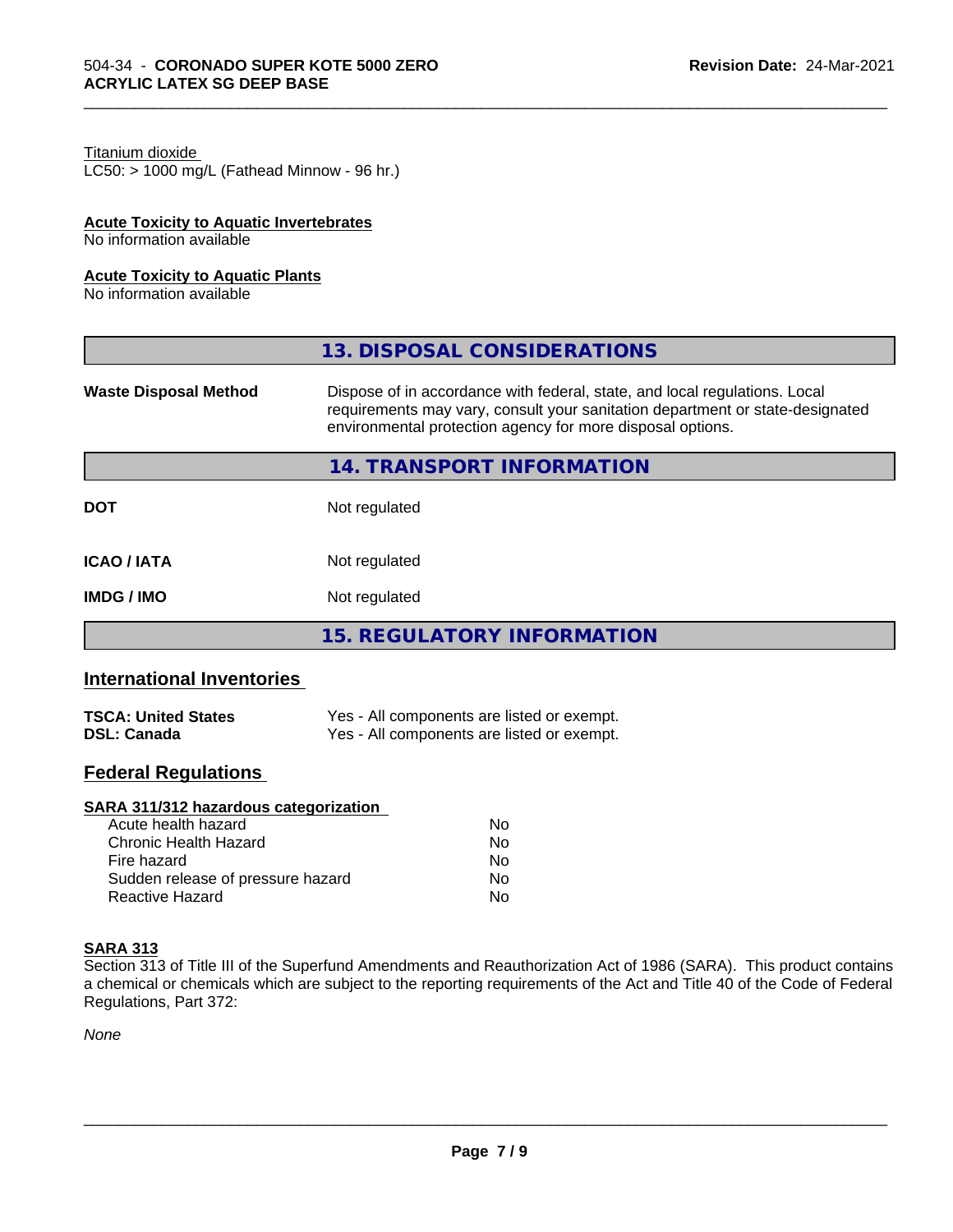#### **Clean Air Act,Section 112 Hazardous Air Pollutants (HAPs) (see 40 CFR 61)**

This product contains the following HAPs:

*None*

### **US State Regulations**

#### **California Proposition 65**

**AVIMARNING:** Cancer and Reproductive Harm– www.P65warnings.ca.gov

#### **State Right-to-Know**

| <b>Chemical</b><br>name | . .<br>M -<br>טוועס | Jersev<br><b>Nev</b> | svivania |
|-------------------------|---------------------|----------------------|----------|
| dioxide<br>i itanıum    |                     |                      |          |
| Kaolin                  |                     |                      |          |

\_\_\_\_\_\_\_\_\_\_\_\_\_\_\_\_\_\_\_\_\_\_\_\_\_\_\_\_\_\_\_\_\_\_\_\_\_\_\_\_\_\_\_\_\_\_\_\_\_\_\_\_\_\_\_\_\_\_\_\_\_\_\_\_\_\_\_\_\_\_\_\_\_\_\_\_\_\_\_\_\_\_\_\_\_\_\_\_\_\_\_\_\_

#### **Legend**

X - Listed

## **16. OTHER INFORMATION**

**HMIS** - **Health:** 1 **Flammability:** 0 **Reactivity:** 0 **PPE:** -

#### **HMIS Legend**

- 0 Minimal Hazard
- 1 Slight Hazard
- 2 Moderate Hazard
- 3 Serious Hazard
- 4 Severe Hazard
- **Chronic Hazard**

X - Consult your supervisor or S.O.P. for "Special" handling instructions.

*Note: The PPE rating has intentionally been left blank. Choose appropriate PPE that will protect employees from the hazards the material will present under the actual normal conditions of use.*

*Caution: HMISÒ ratings are based on a 0-4 rating scale, with 0 representing minimal hazards or risks, and 4 representing significant hazards or risks. Although HMISÒ ratings are not required on MSDSs under 29 CFR 1910.1200, the preparer, has chosen to provide them. HMISÒ ratings are to be used only in conjunction with a fully implemented HMISÒ program by workers who have received appropriate HMISÒ training. HMISÒ is a registered trade and service mark of the NPCA. HMISÒ materials may be purchased exclusively from J. J. Keller (800) 327-6868.*

 **WARNING!** If you scrape, sand, or remove old paint, you may release lead dust. LEAD IS TOXIC. EXPOSURE TO LEAD DUST CAN CAUSE SERIOUS ILLNESS, SUCH AS BRAIN DAMAGE, ESPECIALLY IN CHILDREN. PREGNANT WOMEN SHOULD ALSO AVOID EXPOSURE.Wear a NIOSH approved respirator to control lead exposure. Clean up carefully with a HEPA vacuum and a wet mop. Before you start, find out how to protect yourself and your family by contacting the National Lead Information Hotline at 1-800-424-LEAD or log on to www.epa.gov/lead.

**Prepared By** Product Stewardship Department Benjamin Moore & Co. 101 Paragon Drive